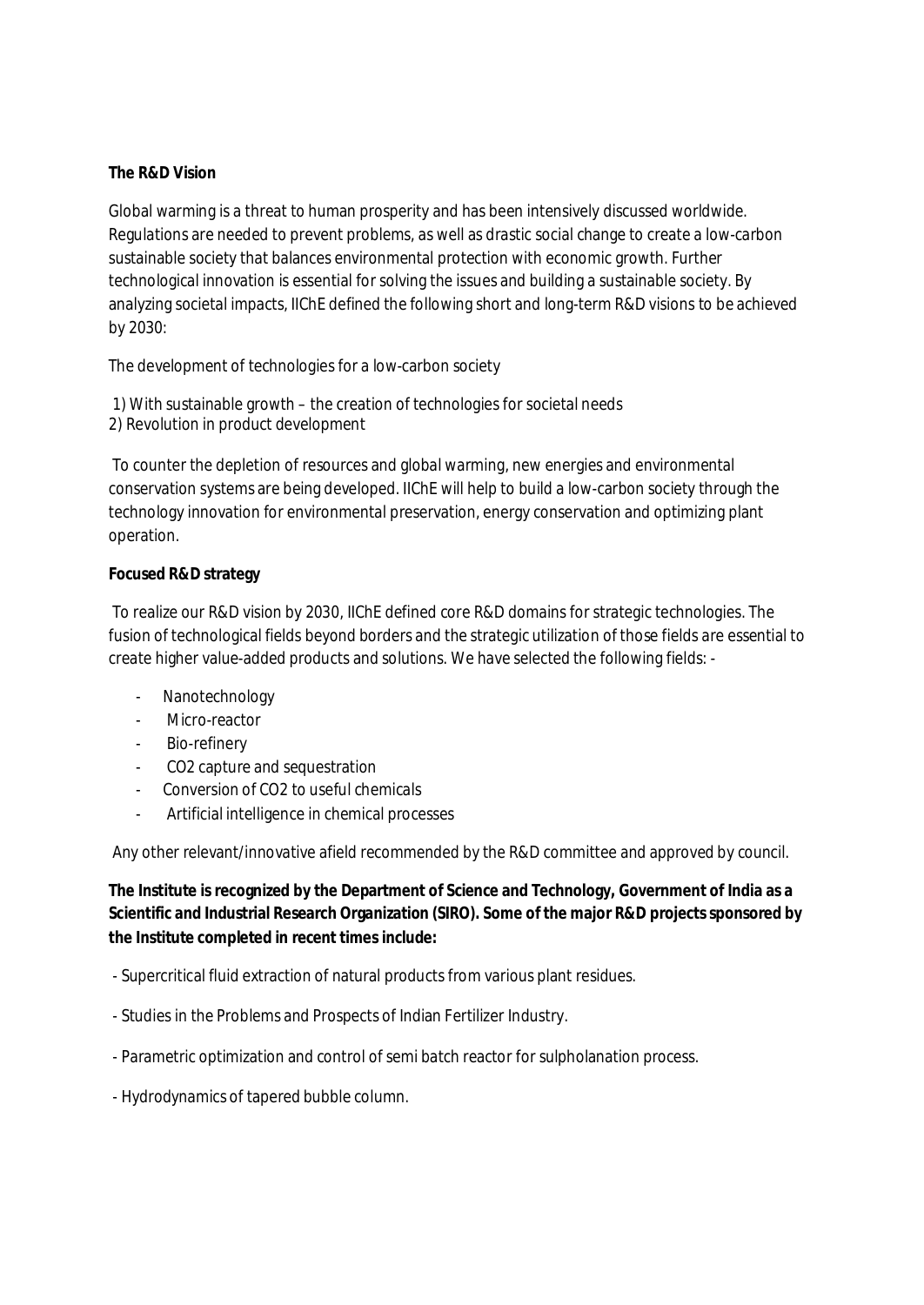- Green route synthesis of cadmium sulfide quantum dots.
- Treatment of coke oven waste water using hybrid technology.
- Removal of Tolune by isolated Microbesfrom Municipal Sewage Water using Nanoparticles Coated Membrane Reactor.
- Production of Biodiesel from Municipal Sweage Sludge By Transesterification Process.

- Modelling and Experimental Studies on Microwave and Ultrasound Assisted Extraction of Shikimic Acid from Arjuna Seeds.

- Microwave Assisted Polymerization of Lactic Acid and Poly Lactic Acid Nanocomposites.

### *Research and Developments*

Research Project has been undertaken by IIChE Headquarters jointly with Heritage Institute of Technology, Kolkata. The project which is continuing is entitled as: **Study of Antibacterial Effects on Indian Currency** *PI: Dr. Avijit Ghosh, Co-PI: Dr. Sujoy Bose, Mr. Sandip Ghosh*

### **The on-going R&D projects Sponsored by IIChE underway are as follows:**

# **i. Extraction, Characterization and Isolation of Betulinic Acid F'rom Jamun Leaves (Syzygium Cumini) Through Novel Techniques.**

*PI: Ms. Shraddha V. Admane (Shende), MIT Academy of Engineering, Pune.*

### **ii. Mass Transfer Studies in Biofiltration of Pharmaceutical Industrial Waste Gas Using Coupled Biofilter With Membrane Bioreactor***.*

*PI: Dr. V. Saravanan, Annamalai University, Chennai.*

### **iii. Synthesis, Characterization of Nanosorbents and Its Application In Removal of Zn 2+Ions: Isotherm, Kinetic And Thermodynamic Studies.**

*PI: Dr. R. Rajesh Kannan, Annamalai University, Chennai.*

### **iv. Experimental and Numerical Study of Flow Through Ventilator Splitter**

*PI: Dr. P. R. Naren, School of Chemical & Biotechnology (SCBT), SASTRA Deemed To Be University, Thanjavur, Tamil Nadu*

### **v. Synthesis of Activated Carbon from Animal Manure - Goat and Sheep Dung and Its Application in Wastewater Treatment.**

*PI: Dr. K. Senthil Kumar, Kongu Engineering College, Tamilnadu*

### **vi. Kinetic and Thermodynamic Analyses of Pyrolysis of Sugarcane Leaves Through Thermogravimetric Analysis.**

*PI: Dr. Ashish N. Sawarkar, Motilal Nehru National Institute of Technology (MNNIT) Allahabad*

### **vii. Recovery and Enhancement of Fine Chemicals and Bio-Crude from Microalge Species Using Hydrothermal Liquefaction**

*PI: Mr. R. Sathish Raam, Kongu Engineering College, Tamilnadu*